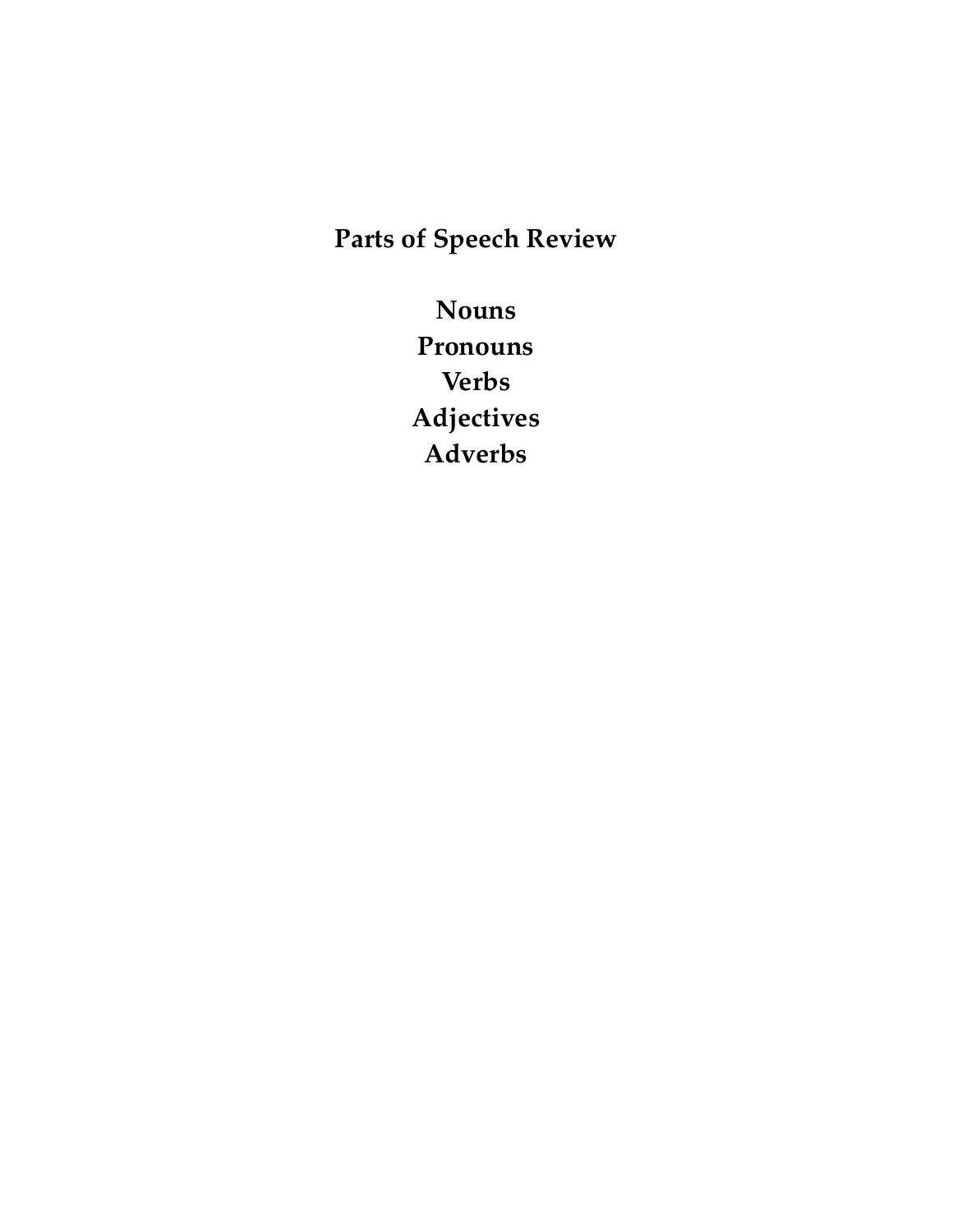## **Parts of Speech**

#### **1. Noun: a noun names a person, place or thing.**

| Person     | Places     | <u>Things</u> | Ideas  |
|------------|------------|---------------|--------|
| Mr. Archer | stadium    | motorcycle    | speed  |
| aunt       | lake       | dog           | health |
| president  | restaurant | shells        | crime  |

Circle the nouns. Notice how nouns can be subjects or objects.

- 1. Aunt Rose finds shells by the sea every day of the week.
- 2. Mr. Archer goes to the stadium because he loves baseball.
- 3. Her father paid our check at the restaurant and called us a cab too.
- 4. The senator walked to the microphone and gave a speech for half an hour.

## **2. Pronouns: pronouns are words that take the place of nouns.**

| I, me, my, mine  | we, us, our, ours         |
|------------------|---------------------------|
| you, your, yours | you, your, yours          |
| he, him, his     |                           |
| she, her, hers   | they, them, their, theirs |
| it, its          |                           |

Circle the pronouns.

1. Iris looked everywhere for her lost kitten. She found it in the park alive and well.

- 2. I gave my sister your favorite book. She didn't seem to like it though.
- 3. Our Grandma baked us cookies. She gave them all to us. We love her so much!
- 4. Mr. Archer is their lawyer. When he argued their case in court, it cost them a lot.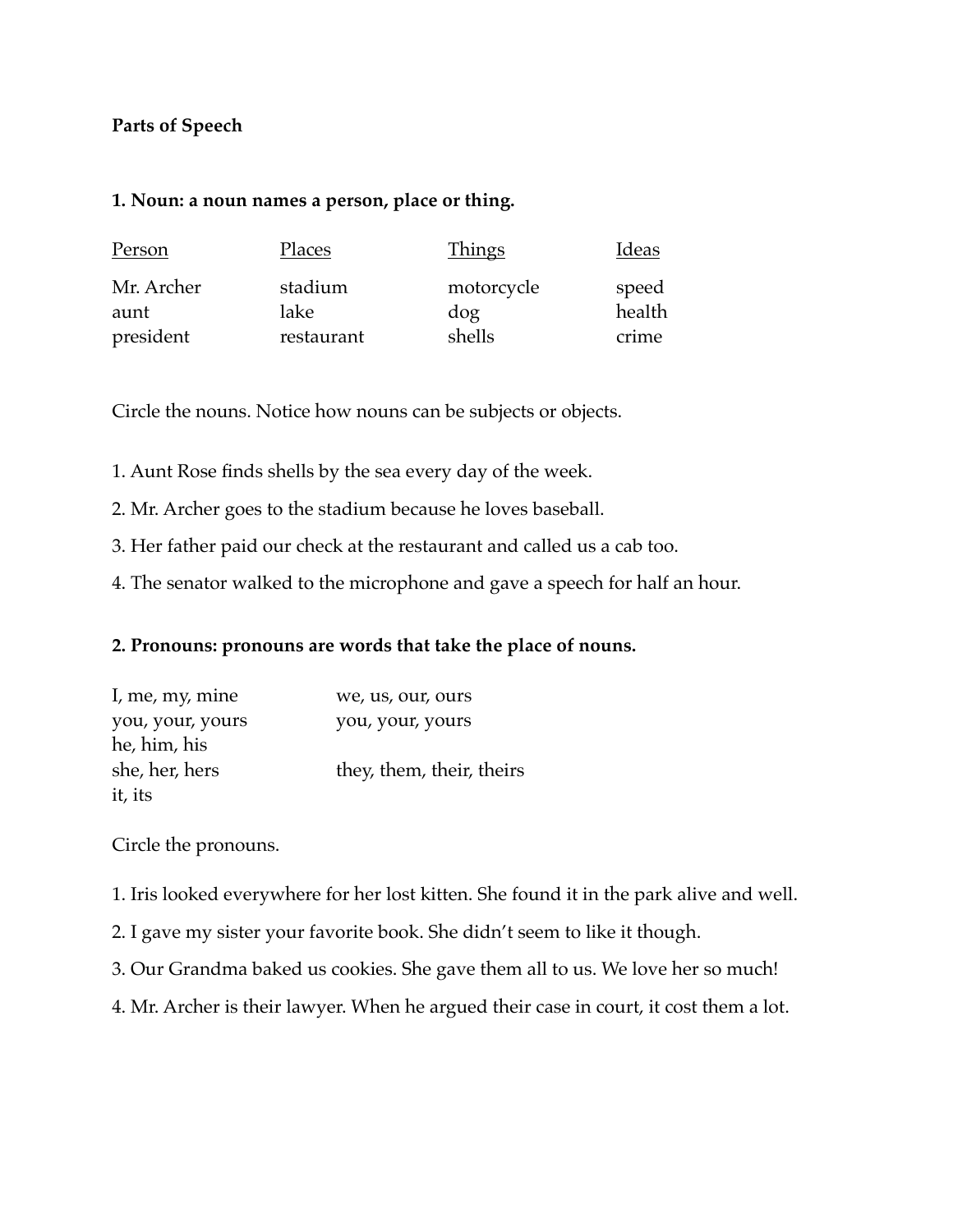### **3. Verbs: A verb is a word that shows action or being.**

Some verbs are action: Gloria **painted** her new apartment. Jim **brought** her an iced tea.

Some verbs are linking (being) verbs. They link a noun or pronoun to words that rename or describe it: Our school **is** a very good school. The students **are** studious.

### Underline the verbs in the following sentences.

- 1. Dan drove to the Grand Canyon where he saw an eagle fly and the sun set.
- 2. Rachel socializes and dances at parties.
- 3. This party is wonderful. Do you think they like it?
- 4. When the cook smelled the soup, it really smelled good.
- 5. Aunt Sally found seashells at the seashore. What did you find?
- 6. Mr. Archer goes to the stadium because he loves baseball.
- 7. Are you all right? Would you like to sit down? Should I call you a cab?
- 8. I thought the movie was pretty good, but my friends think it stinks.

1. List five more verbs that tell what people can do with their arms and hands. *cook, write, take,* 

2. List five more verbs that tell what people can do with parts of their faces.

*smile, see, kiss,* 

3. List five more verbs that tell what people can do with their minds. *remember, love, plan,*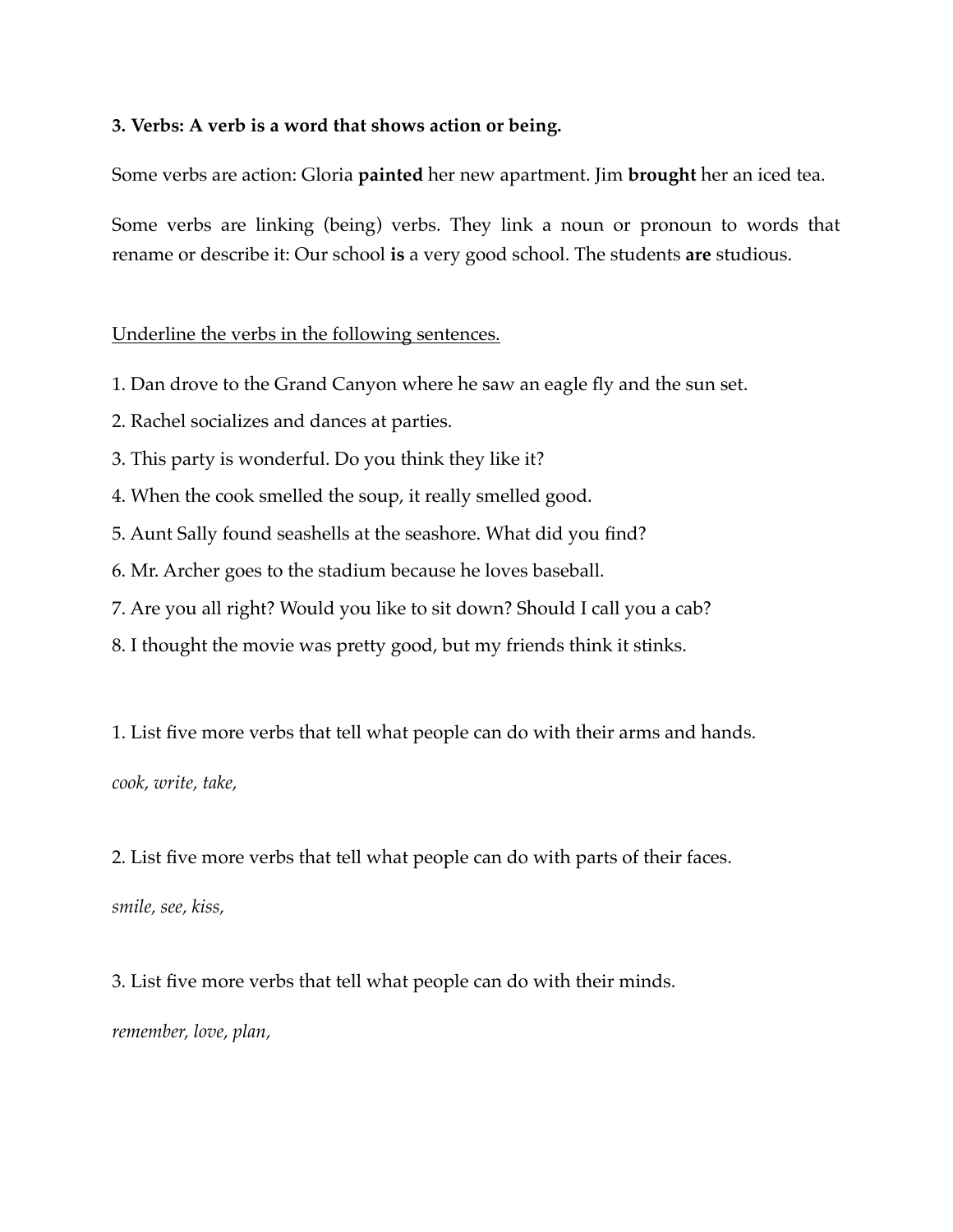## **4. Adjectives: Adjectives describe nouns. They tell which one, what kind, how many.**

| <u>What kind</u> | <b>Which one</b> | <b>How many</b> |
|------------------|------------------|-----------------|
| big, little,     | this, that       | many, few       |
| young, old       | these, those     | one, two        |
| sloppy, neat     |                  | some            |

Circle the adjectives in the following sentences.

1. The curious diver discovered hidden treasure in the deep ocean.

2. The old dog wagged its brown tail rapidly when its kind master returned.

3. The fortunate shopper bought expensive sneakers cheaply at the final sale.

# **5. Adverbs: Adverbs describe verbs. Adverbs can tell how, when and where. They are not fixed in a sentence like an adjective. Adverbs often can move around.**

*Sometimes* English confuses me. English *sometimes* confuses me. English confuses me *sometimes*.

## Underline the adverbs in the following sentences.

- 1. He writes here. (Where does he write?)
- 2. The bride smiled happily. (How did the bride smile?)
- 3. The letter came early. (When did the letter come?)
- 4. Quickly the time flew. And they soon knew it too.
- 5. Thankfully the money will arrive shortly.
- 6. Finally they decided to go. We finally did too. He also left finally, but not before her.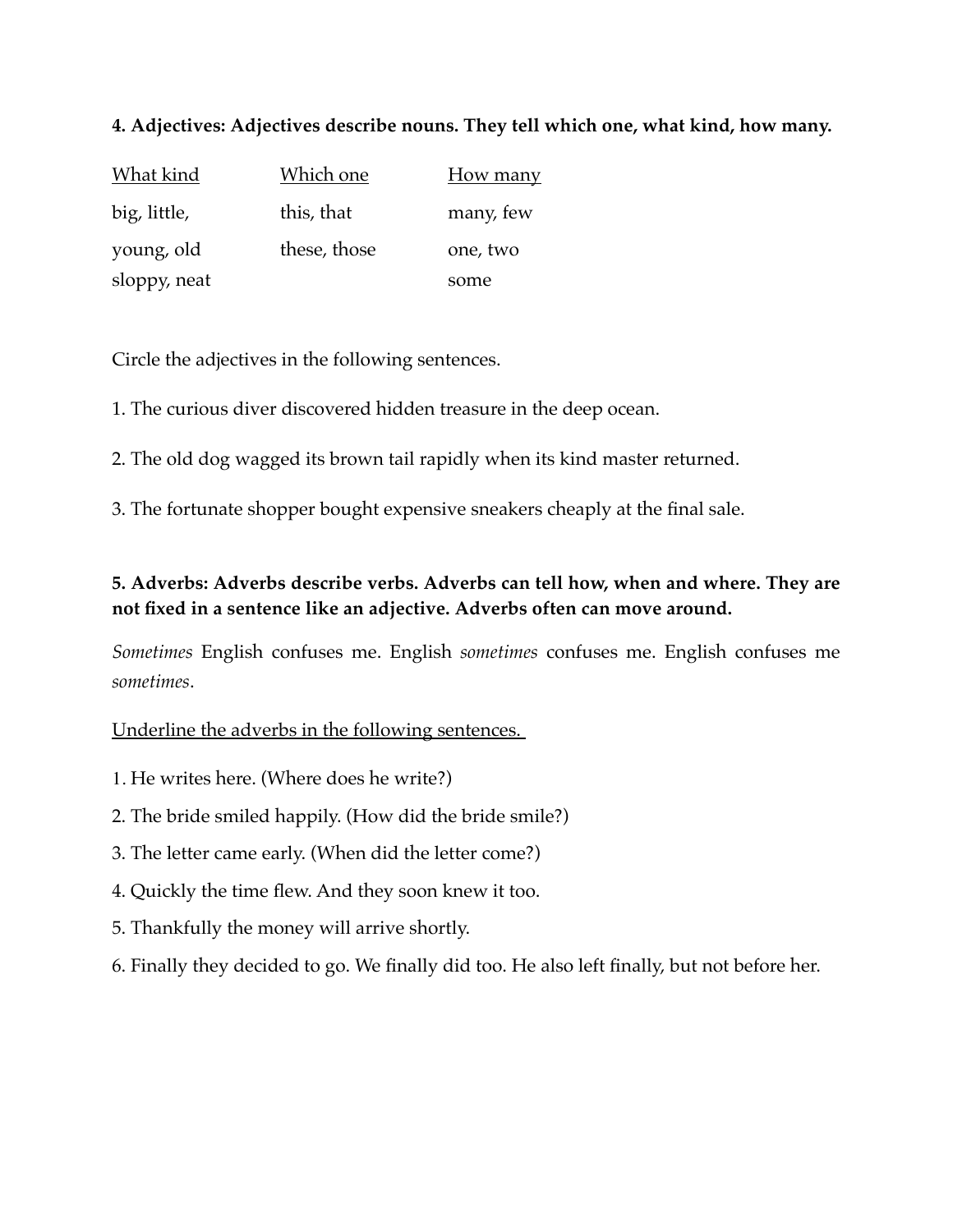**Parts of Speech Review with answers**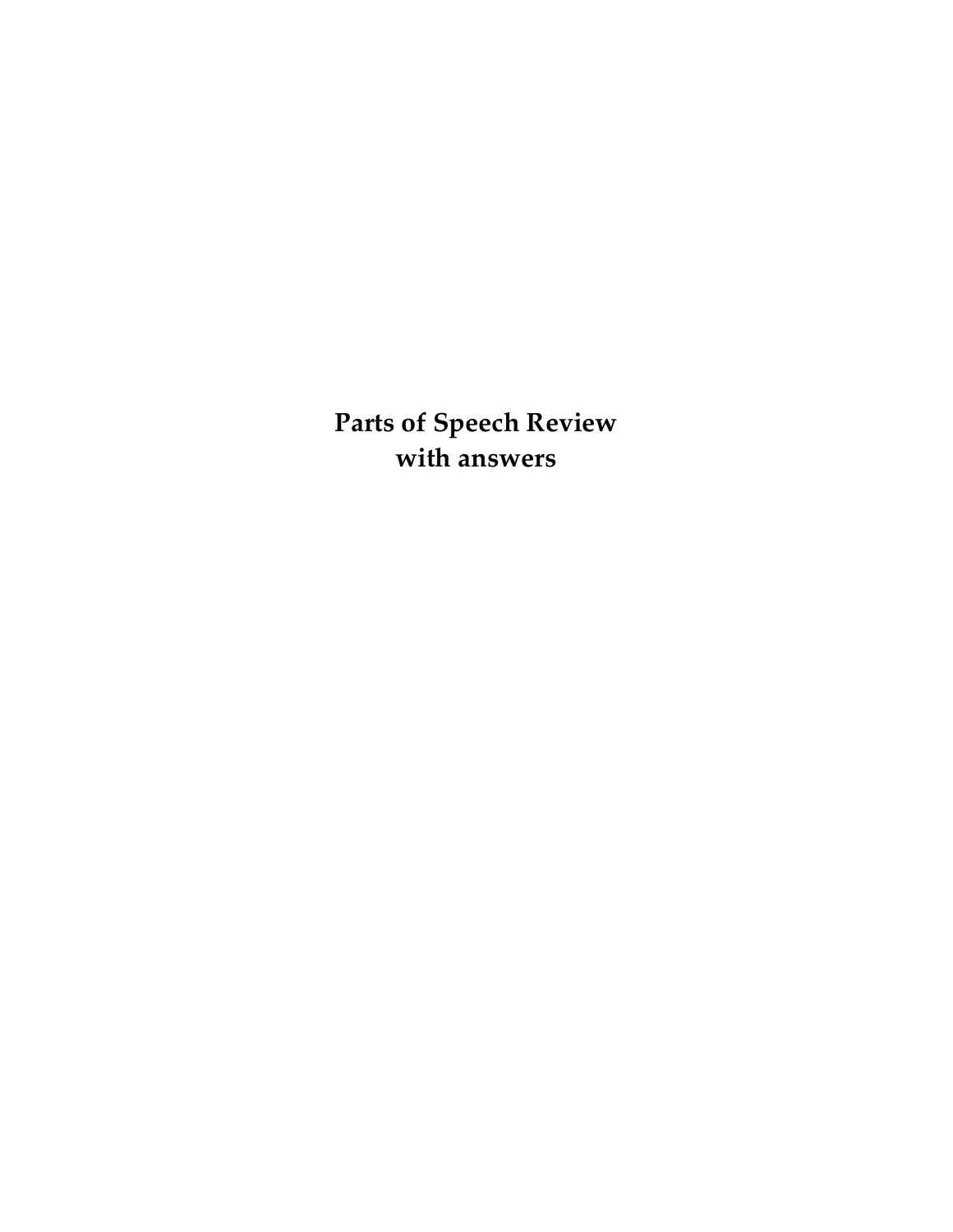## **Parts of Speech**

#### **1. Noun: a noun names a person, place or thing.**

| Person     | Places     | <b>Things</b> | Ideas  |
|------------|------------|---------------|--------|
| Mr. Archer | stadium    | motorcycle    | speed  |
| aunt       | lake       | dog           | health |
| president  | restaurant | shells        | crime  |

Circle the nouns.

- 1. Aunt Rose finds shells by the sea every day of the week.
- 2. Mr. Archer goes to the stadium because he loves baseball.
- 3. Her father paid our check at the restaurant and called us a cab too.
- 4. The senator walked to the microphone and gave a speech for half an hour.

## **2. Pronouns: pronouns are words that take the place of nouns.**

| I, me, my, mine  | we, us, our, ours         |
|------------------|---------------------------|
| you, your, yours | you, your, yours          |
| he, him, his     |                           |
| she, her, hers   | they, them, their, theirs |
| it, its          |                           |

Circle the pronouns.

- 1. Iris looked everywhere for her lost kitten. She found it in the park alive and well.
- 2. I gave my sister your favorite book. She didn't seem to like it though.
- 3. Our Grandma baked us cookies. She gave them all to us. We love her so much!
- 4. Mr. Archer is their lawyer. When he argued their case in court, it cost them a lot.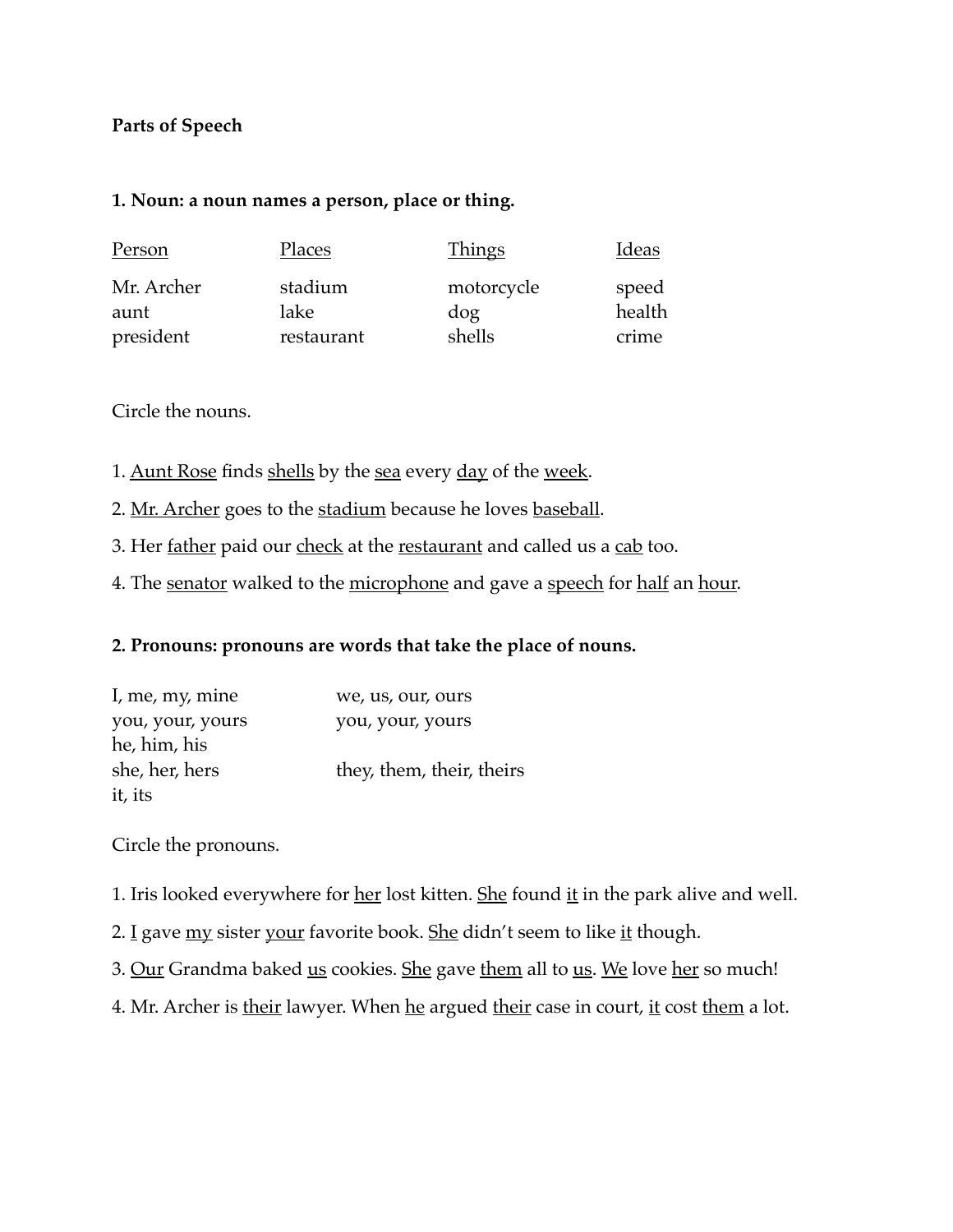### **3. Verbs: A verb is a word that shows action or being.**

Some verbs are action: Gloria **painted** her new apartment. Jim **brought** her an iced tea.

Some verbs are linking (being) verbs. They link a noun or pronoun to words that rename or describe it: Our school **is** a very good school. The students **are** studious.

### Underline the verbs in the following sentences.

- 1. Dan <u>drove</u> to the Grand Canyon where he saw an eagle fly and the sun set.
- 2. Rachel socializes and dances at parties.
- 3. This party <u>is</u> wonderful. <u>Do</u> you think they like it?
- 4. When the cook smelled the soup, it really smelled good.
- 5. Aunt Sally <u>found</u> seashells at the seashore. What did you find?
- 6. Mr. Archer goes to the stadium because he <u>loves</u> baseball.
- 7. Are you all right? Would you like to sit down? Should I call you a cab?
- 8. I thought the movie was pretty good, but my friends think it stinks.

1. List five more verbs that tell what people can do with their arms and hands.

*cook, write, take, lift, draw, write, paint, comb, cut, touch, reach, throw, fight, hold, swim* 

2. List five more verbs that tell what people can do with parts of their faces.

*smile, see, kiss, frown, bite, spit, look, smell, see, wink, hear, talk, whistle, grimace* 

3. List five more verbs that tell what people can do with their minds.

*remember, love, plan, forget, hate, organize, count, imagine, think, dream, regret, enjoy*